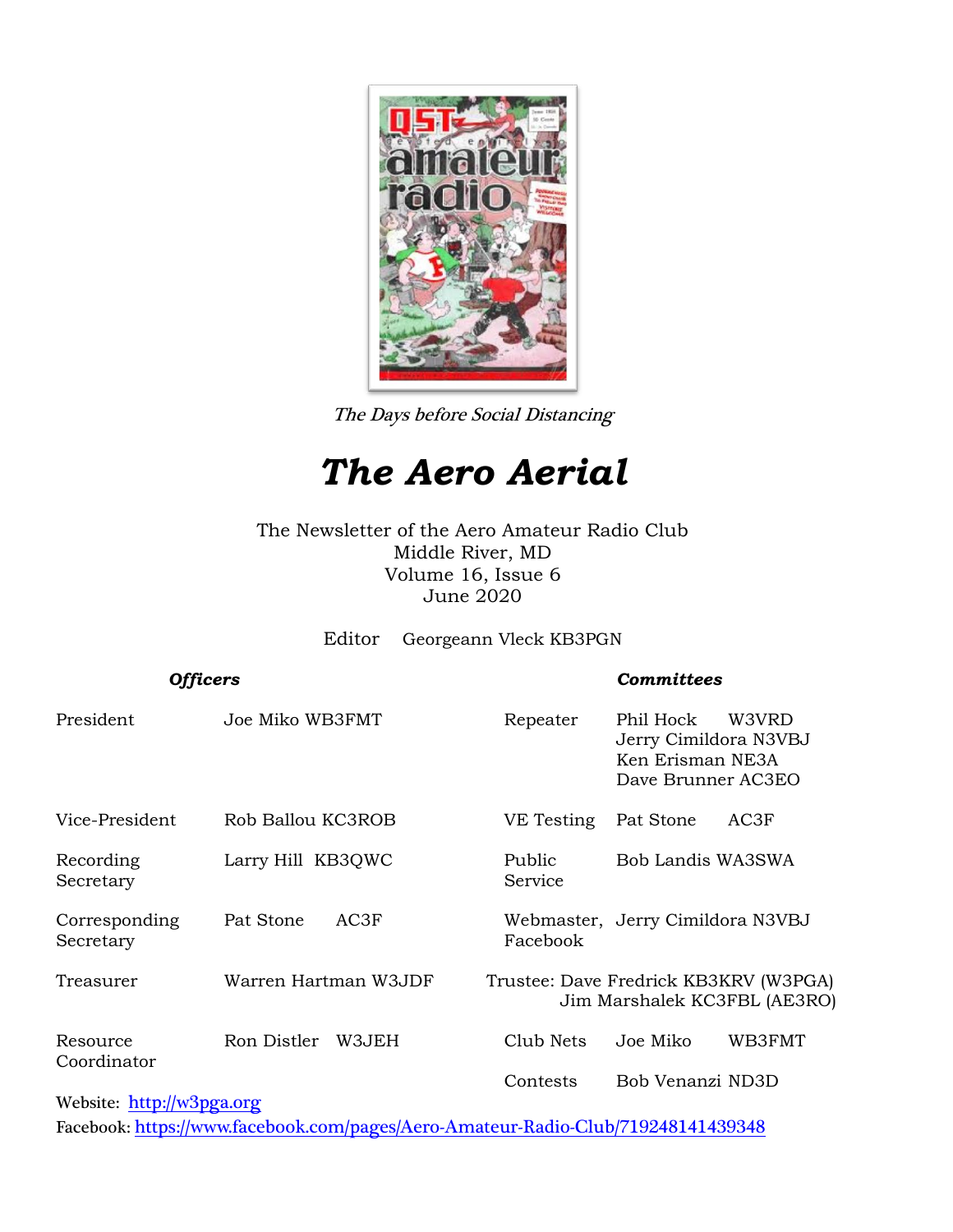## **About the Aero Amateur Radio Club**

## **Meetings**

The Aero Amateur Radio Club meets at 7:30 pm on the first and third Wednesdays of the month at Essex SkyPark, 1401 Diffendall Road, Essex. Meetings begin at 7:30 p.m. local time. Meetings are canceled if Baltimore County Public Schools are closed or dismiss early.

#### Repeaters

W3PGA 2 M : INPUT : 147.84 MHz, OUTPUT : 147.24 MHz, PL 123.0 W3PGA 70 Cm: INPUT : 444.575 MHz, OUTPUT : 449.575 MHz, PL123.0 W3JEH 1.25 M: INPUT : 222.24 MHz, OUTPUT : 223.84 MHz

## Club Nets

Second Wednesday Net – 70 Centimeters (449.575 MHz Repeater) @ 8 p.m. Local Time Fourth Wednesday Net – 2 Meters (147.24 MHz Repeater) @ 8 p.m. Local Time Fifth Wednesday Net – 10 Meters (28.445 MHz) @ 8 p.m. Local Time

## Radio License Exams

The Aero Amateur Radio Club sponsors Amateur Radio License Exams with the ARRL VEC. Examination sessions are throughout the year. Walk-ins are welcome; arrive no later than 30 minutes after start time. \$15 charge.

## 2020 Examination Schedule DUE TO COVID19 May and June DATES May be Canceled!

| Time:  | $1:15$ pm | $1:15$ pm |                    |
|--------|-----------|-----------|--------------------|
| Dates: |           |           | Saturday, June 27  |
| Where: |           |           | FBO, Essex SkyPark |

White Marsh Library, 8133 Sandpiper Circle, White Marsh, MD Contact: Patricia Stone AC3F, email: [ac3f@juno.com,](mailto:ac3f@juno.com) landline: 410-687-7209

## LOCAL AREA NETS

| Day                    | Time              | Freq. (MHz)   | <b>Net Name</b>                           |
|------------------------|-------------------|---------------|-------------------------------------------|
| Daily                  | $9 - 10$ am       | 145.330       | <b>Oriole Net</b>                         |
| Daily                  | 6 pm              | 3.820         | Maryland Emergency Phone Net              |
| Daily                  | $6:30 - 7$ pm     | 145.330 no PL | Balto. Traffic Net (b/u 146.670 PL 107.2) |
| Daily                  | 7 pm & 10 pm      | 3.643         | <b>MD/DC/DE Traffic Net</b>               |
| $2nd$ Tue              | $7:30$ pm         | 146.670       | <b>Baltimore County RACES Net</b>         |
| $2nd$ Wed              | 8 pm              | 449.575       | Aero ARC Net                              |
| $4th$ Wed              | 8 pm              | 147.240       | <b>Aero ARC Net</b>                       |
| $5th$ Wed              | 8 pm              | 28.445        | <b>Aero ARC Net</b>                       |
| Fridays                | $7:30 \text{ pm}$ | 145.330       | Back in the Day Net                       |
| When activated by NOAA |                   | 147.030       | SkyWarn (primary)                         |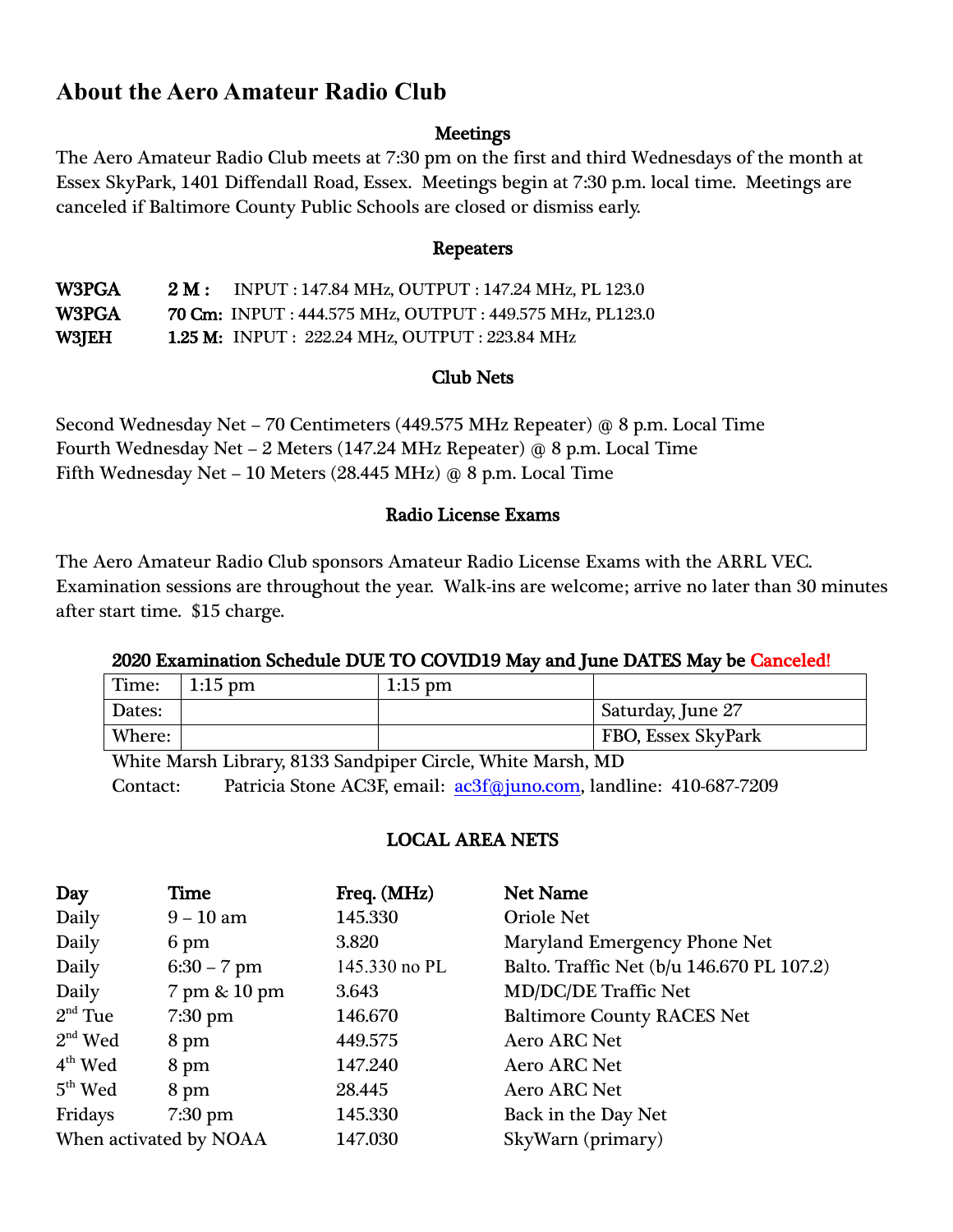## **CLUB NEWS**

## *Aero ARC Meeting, May 20, 2020, via Zoom Video Conference Call*

Start Time: 07:30pm End time: 08:14pm Date: 5/20/2020

**Members Present:** Joe WB3FMT, Rob AE3B, Steve KD3TP, Harry AC3EK, Tom WA3QYL, Pat AC3F, Lou KC3NMT, Don K3DON, Gus AA3GG, Rich KB3VAE, Larry KB3QWC, George KB3TBH, Bob WA3SWA, Montel KA3RFI, Ken KB3JVP, Lou AB3QK, Dave KA3SNY. 17 members.

**Treasury Report**: Bank \$3,050.02 On Hand: \$56.00 /FD Food

**Repeater Report:** 2 m: No Problems 70 cm: No Problems

## **Correspondence:** None

**Public Service:** Notice was sent out all members about checking in with and helping neighbors and your fellow hams if possible.

**EmCOM:** Nothing scheduled before the end of hurricane season. Tropical Storm Arthur, first named storm of the 2020 hurricane season, is a depression, no longer listed as an active storm.

**SKYWARN CLASSES - Basic** on Wednesday, 5/27, Online Webinar 6 – 8 pm. You must register. **Flood** on Thursday, 6/18, 6:00 pm – 8:30 pm, Online Webinar. You must register for the session.

**VE Testing** : The next on is scheduled for FD Saturday the 27<sup>th</sup> this is planned for the Essex Skypark as of this time. We would have testing limited to 10 participants. If more then 10, than break the test sessions into 2 one-hour sessions.

Meet the 6-foot social spacing and require a face mask.

Testing would be done outside using canopies the skypark long tables. Mask must be worn if required by the County. In case of inclement weather, testing might be done in participants cars. VEC would not be required to stay for other FD activities, unless they want too.

## **Old Business:**

Aviation Scouting event at the Essex Skypark rescheduled for November 6, 7, 8, first weekend in November. There is no information about the September Wings and Wheels event.

## **Field Day 2020 Planning:**

We decided to have our FD. It will be a reduced FD activity. I have decided to go with a modified FD20.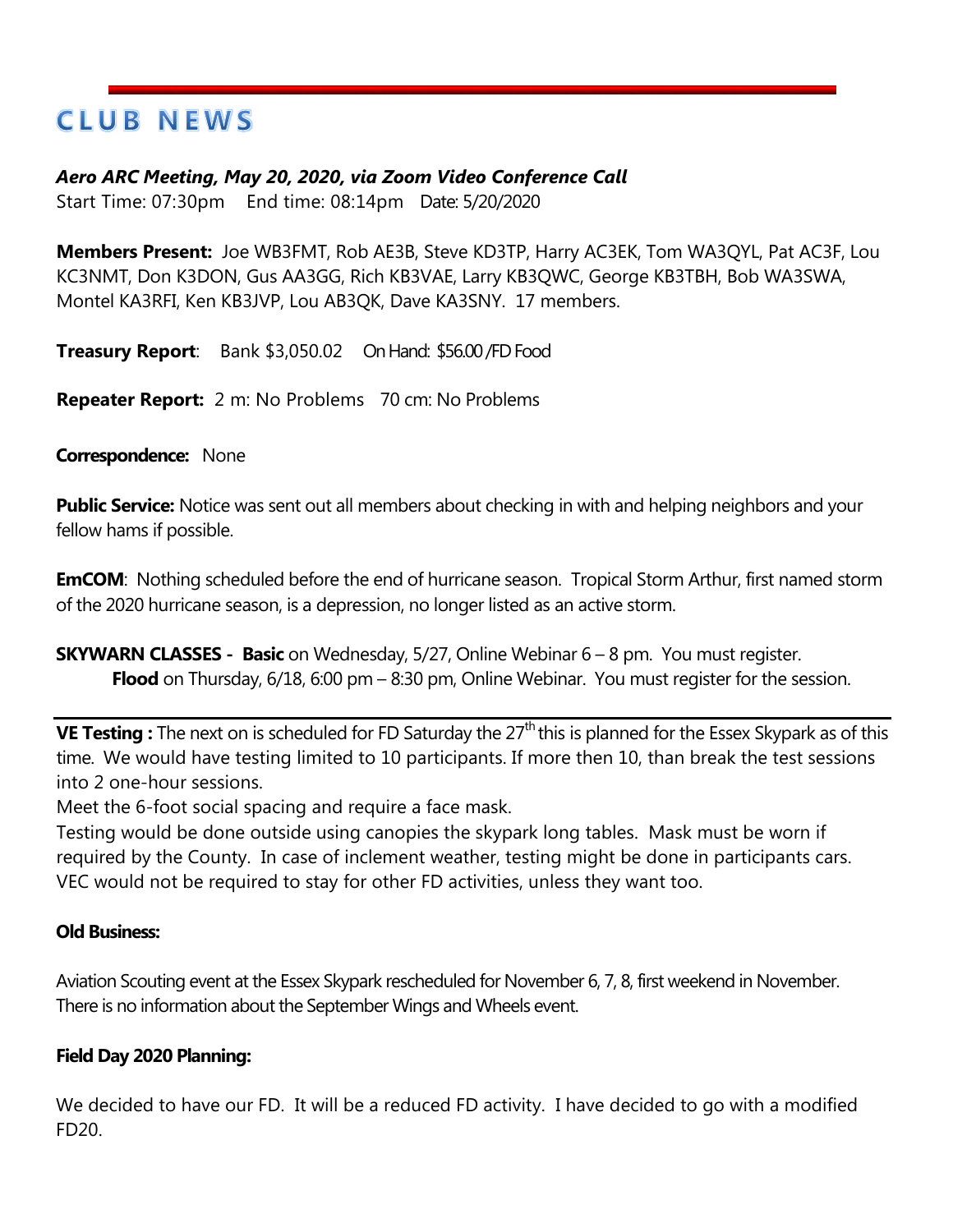- 1. As shown in the photos it appears that there are 2 partial aircraft in the community hanger. We need to have a work around.
- 2. Because of hanger space, we came up as a 3A configuration, 1 CW/Digital, and 2 HF stations. Maybe No beam, just a G5RVs or OCFD.
- 3. Try to set up an operator schedule.
- 4. No supplied dinner made by Susan. Maybe Pizza John carry out, or ROFO chicken.
- 5. Porta-Potty Pat will call the Porta Potty Co, and request that they deliver the PP around noon. I plan to be at the airpark by 11:00 am.

## **New Business:**

**Addition Info:** Talked to Warren and he suggested in getting a set of duplexers for the 147.24 repeter and going to a single antenna site. Get rid of the tower and antenna at the gym. He is going to talk to Phil about looking for a duplexer.

It is now up to the individual state to change COVID19 health requirements as they feel fit. The MD Governor has released these requirements and has made it the responsibility of each county to open as they see fit. The state is currently in Phase One.

Almost forgot, the election for club officers will take place next at the next face to face meeting rather than on May 20, 2020. I checked with Warren and Ron the Election Chairman.

*Please Note: Due to CONVID19, if any one does not feel comfortable, do not feel you must attend. If you are a care giver, reside with older people, or for any reason you are uncomfortable with? Take the safe route for you and yours.*

Joe Miko, WB3FMT

## **Net Reports**

## **5/13/20: 440 net, 20:00 to 20:52 local.**

W3PGA NCS Joe Essex, KB3VAE Rich Middle River, AC3F Pat Middle River, N3FQC Don, KC3HXL Joel Essex, WA3QLY Tom Middle River, W3JEH Ron Perry Hall, N3VBJ Jerry Rosedale, KB3TBH George White Marsh

9 participants on the net.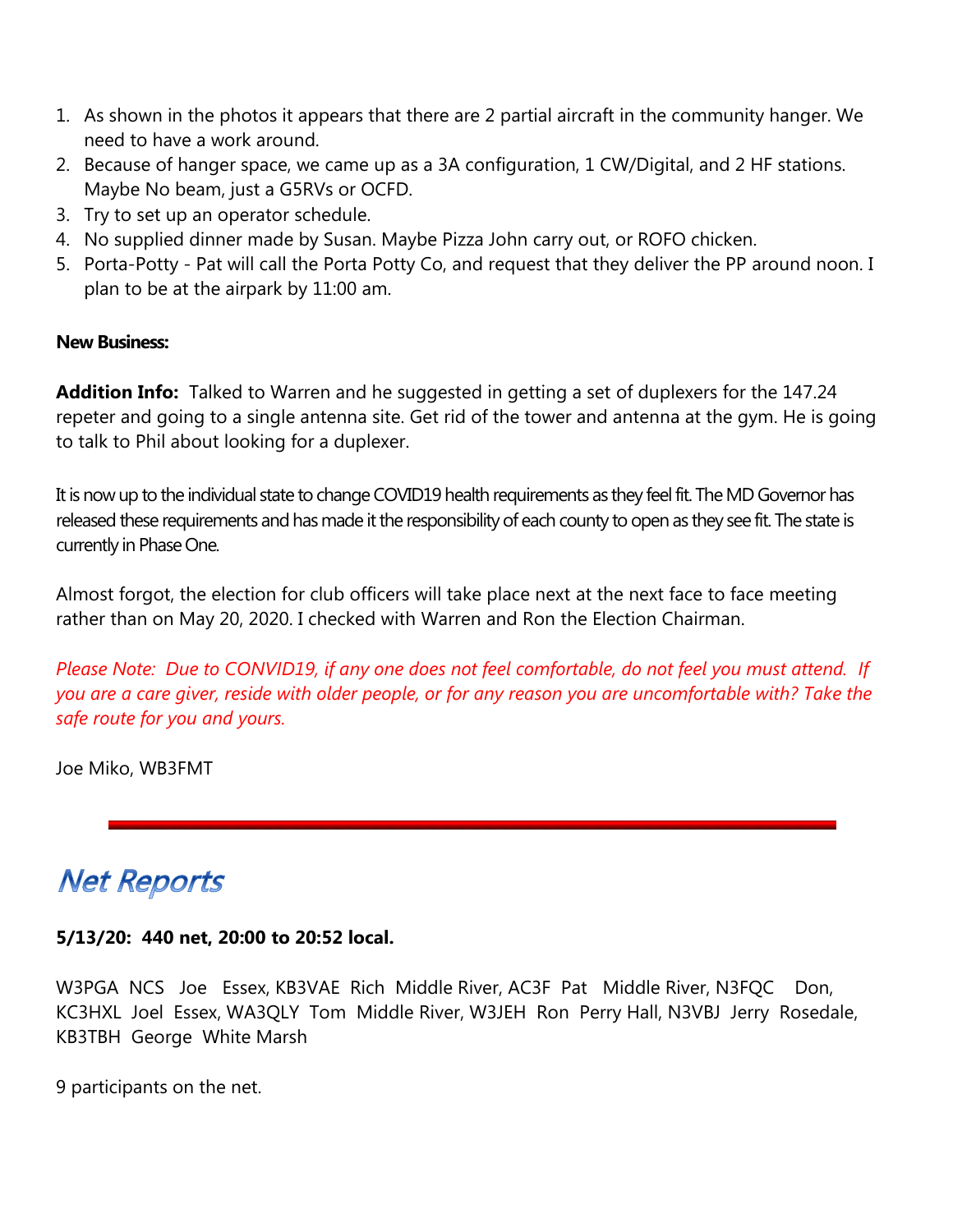Thanks to Rich KB3VAE for starting the net. I was on the computer and lost track of time, also the clocked stopped at 19:20. Got a call from Joel and was on the net by 20:10. Also replaced the battery in the clock.

Another note, as discussed with Ron W3JEH, the chairperson for elections for 2020, elections will be postponed until we can have a face-to-face meeting at the Skypark.

## **5/27/20: 147.24r, 20:00 to 20:32 local.**

W3PGA Joe Essex, K3DON Don Joppatowne, W3VRD Phil Essex, K3TEL Arnold Towson, AC3F Pat Middle River, KC3CMS Dan Baltimore, WA3QYL Tom Middle River, KB3VAE Richard Bowley Quarters, W3JEH Ron Perry Hall

There were 9 stations on the net.



**VE CORNER** *by Pat Stone, AC3F*

**No new information received.**

## The Attraction of CW

by Howard R. Bernstein, WB2UZE

(This article was originally published on the popular website eHamenet.com)

CW: What's the attraction in today's high tech world and how does one learn it? Before I can answer the question why CW would be of interest to any ham in today's high tech world, let's spend some time first on how it all got started back in the day of the telegraph.

The telegraph was developed in the 1830s-1840s by Samuel Morse (1791-1872) and other inventors. It was a revolutionary long distance communication done by transmitting electrical signals over wires between stations. Morse invented a code (Morse Code) that assigned a set of dots and dashes to each letter of the English alphabet, which gave an understandable format to the electrical signals.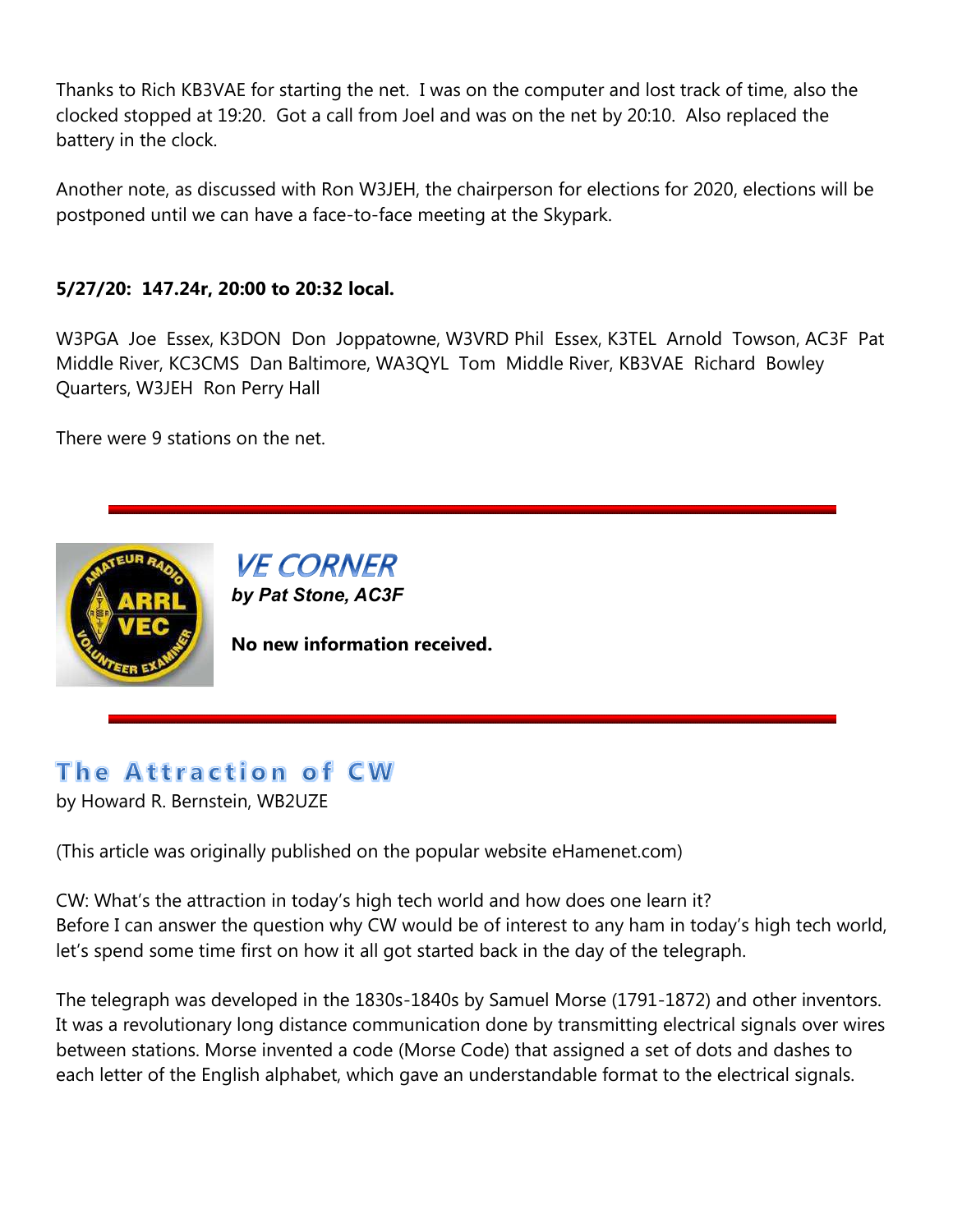The first telegraph transmission in 1844 was between Washington DC and Baltimore and by 1866 an oceanic line had linked the USA and Europe. By the end of the 19th century telegraph communication became the backbone of our country. Yet with the invention of the telephone, telegraph lines became of less importance in the early part of the 20th century. However Morse Code (CW or continuous wave) continued to be used with newly developed radio transmitters of that era. Even with the advent of AM transmission and later SSB, CW was the preferred mode for ship to shore, commercial and military applications through the 1950s due to its effectiveness to get through in poor atmospheric conditions and with compromised equipment. With the coming of microwave, fax and satellites, CW use waned but maintained its major use amongst the amateur radio community.

So is there value in CW today or is it a lost art of the past? Let's take look back to what it was like when I first got my license in 1965 when CW was still required by the FCC. The FCC required all entry level Novices to be able to copy 5 words per minute. Back then there were no computers, internet or software for learning CW so an aspiring Novice had to seek out a local ham to help with learning CW and theory. That local ham would also give the Novice exam and code test. There were no repeaters so most all hams were HF active and imparted these skills to their eager students. So there was a direct connection between aspiring Novices and established HF operators. Seeing the experienced operators handling CW at high speeds was fascinating and motivating. There was also something very engaging about hearing CW over what we now call Boat Anchor radios. When one tuned one of those vintage radio and saw the glow of tubes, it felt like real solid equipment which we developed admiration and respect for. For some older hams today, the need to own those very rigs is due to this same connection made years ago.

Once we became Novices, we were not allowed to have VFO privileges and we worked off crystals. This meant we were stuck with a handful of individual frequencies. Our first receivers were not the best and we had to learn to receive CW with drifting receivers, poor sensitivity and no selectivity, the very things we take for granted in modern radios. These challenges made us excellent listeners and with that our speeds and CW skills increased as we progressed in the hobby. Back then to get a General license 13 words per minute was required and 20 for the Extra. As we became more proficient to reach these required speeds we developed head copy and CW became a language and not a series of dots and dashes. This is why many of the older hams are still preferring CW to voice and digital as they have developed a strong connection to the CW mode. To me there is nothing more satisfying in the ham radio hobby than having a CW QSO at a rapid speed with the challenge of copying in poor conditions, making few sending mistakes.

So getting back to the original purpose of this article: why should we be interested in CW today? I can list a host of reasons as follows:

• CW can get out better when the ham has a compromised antenna or low power. CW is ideal for QRP and portable operations. With weak signals it's harder to comprehend SSB than it is CW so CW has a clear advantage.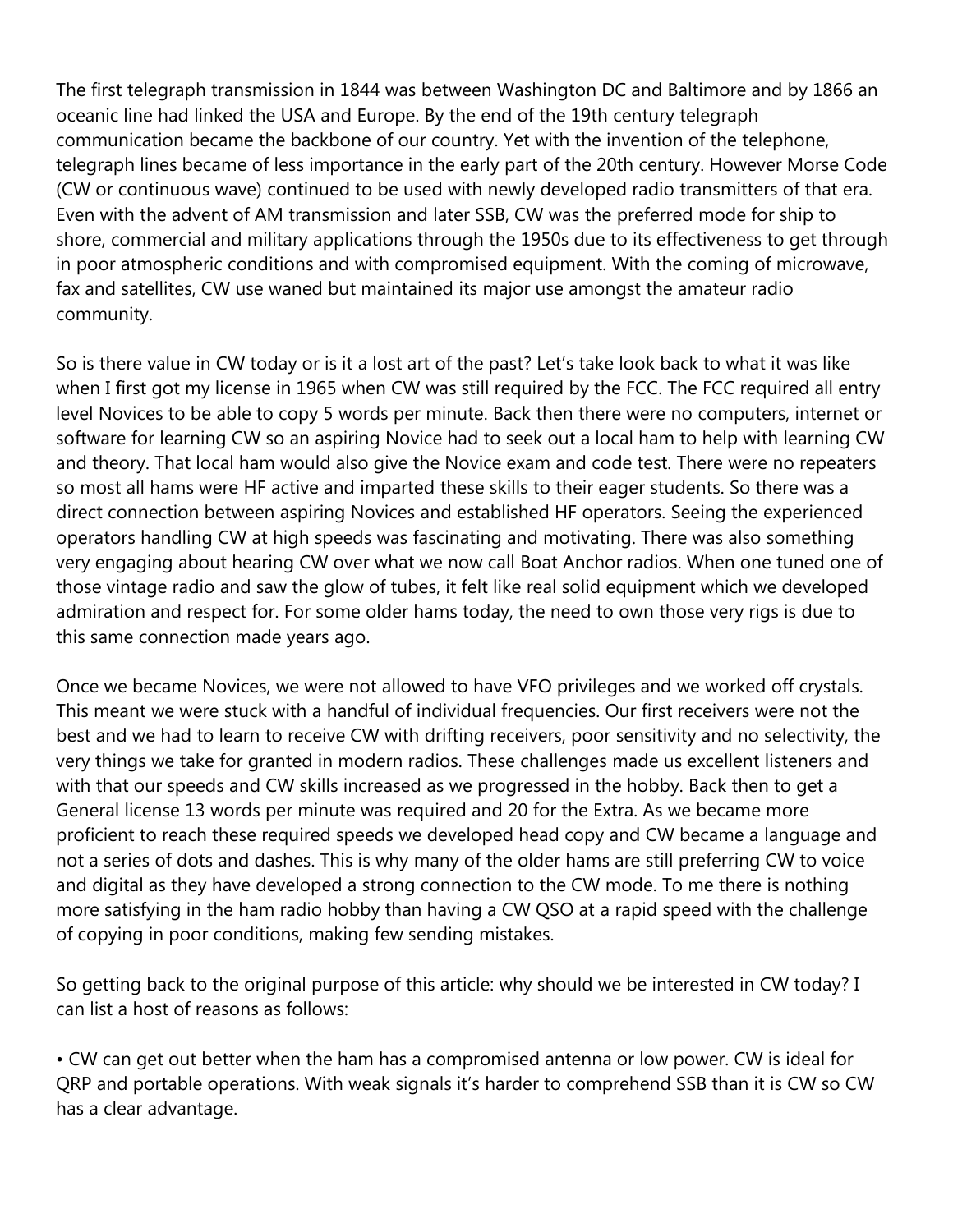- CW can be copied easier in today's poor atmospheric conditions.
- Sometimes it's nice to operate your radio and not have to physically talk.
- CW bands are less crowded than the SSB portions so there is less competition to make a contact.
- The challenge to send CW well is always there. We call that 'having a good fist'.
- CW is like a language and it's no doubt good exercise for one's cognitive health and hearing.
- Knowing CW requires a good knowledge of operating techniques and protocols which will challenge the individual ham.

So one might ask, why CW if we have FT8 or other digital modes which can also get out in poor conditions. The digital modes leave most of the skill to a computer where CW is 100% the skill of the operator. To me it is truly more rewarding to make a CW QSO than sit idly by a computer and have it done for you, yet this is for any ham a personal choice.

Since CW was eliminated from the FCC license requirements in 1991, exams have been issued by Voluntary Examiners. In many cases after the exam, there is no longer any connection between the examiner and the new licensee. Most new hams think that our hobby all revolves around an HT and repeaters. Some have no idea of the thrill of operating on the HF bands or the attraction of CW. Unfortunately a lot of these new hams become inactive as they are not engaged. And with this deficit of active hams, when it comes to contests like Field Day and other special events, the demand for CW operators far exceeds what is available today.

So what is there to do about this? I myself along with my friend Rich K2UPS decided to make a difference. In 2018 we established the Long Island CW Club (longislandcwclub.org). We teach CW via an internet video conference platform at beginner, intermediate and advanced levels. Students get actual QSO training also by video conference for honing technique and increasing skill. We have found the interest very high from the students and everyone is having a lot of fun. The retro-ness of CW is very appealing in today's fast moving world and it's nice to make a connection to the bands with art and skill. It does take some dedication to learn CW and this commitment, like learning any language is not for everyone. So how does one learn CW?

• Using a combination of what is called the Koch and Farnsworth method, we send the CW at 20 words per minute character speed but the spacing between letters is 5 words per minute. This will acclimate the student to higher speeds from the beginning and prevent the counting of the dots and dashes which will only slow the learning curve

• We teach 11 classes of 1 hour per week at various levels. For the beginners, the student is needing to practice 15-20 minutes daily using G4FON cw software and 4 letters and or numbers are taught per week.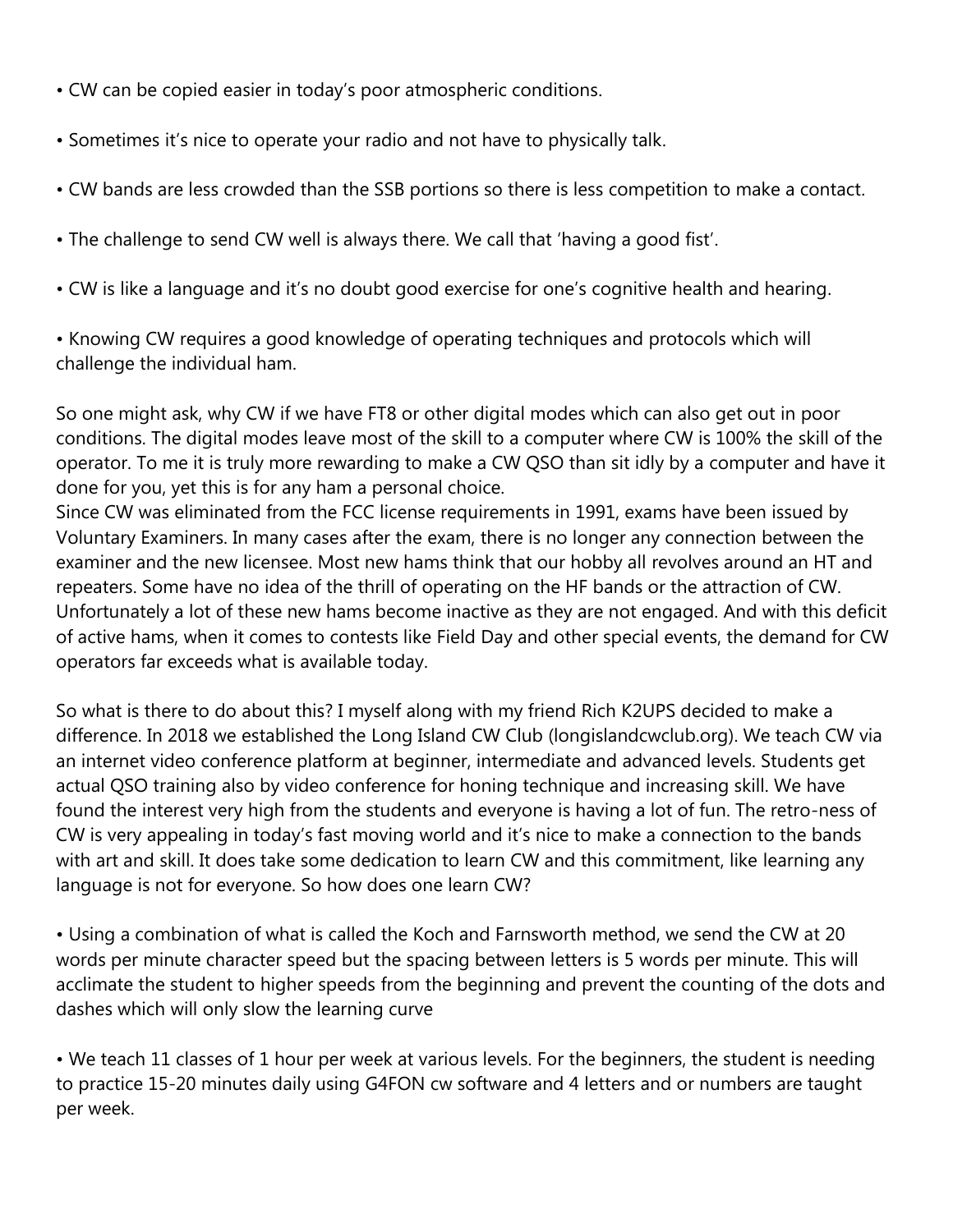• Sending skills are honed along the way

• QSO skills are taught live as soon as a student can send their call sign and 599. We feel it's important to get students on the air quickly to help mitigate any fears and to see the value of their studies.

Like the learning of any language, I must admit there is a dropout rate as some students find out they don't have the time or commitment. However for those who stick it out, they are rewarded by carrying on a skill and tradition that is most enjoyable and unique.

I hope after reading this article, hams that were considering to learn CW or had it on the 'back burner', will now spring into action. See you on the lower part of the HF bands!

## **Did You Know?** submitted by Tom Griswold, WN7E

Thomas Edison proposed to his second wife via Morse Code (he'd previously taught her how to communicate using it so that they could talk secretly in the presence of her family).

# **HAM NEWS**

## **Amateur Radio Gains Significant Boost in UK by Connecting People During Lockdown**

A recent **BBC** news feature has outlined how ham radio has gotten a significant boost by connecting people during the COVID-19 lockdown in the UK. The article, by Vanessa Pearce, quotes the Radio Society of Great Britain (RSGB) -- the UK's IARU member-society -- as saying that many former hams are now returning to the hobby. Mark Rider, G3VHJ -- a retired engineer who lives alone in North Warwickshire -- said that after the lockdown restricted his occasional trips to the pub, rehearsing with musician friends, and visiting his wife in a nursing home, he decided to dust off his ham radio equipment



"to seek out some other social interaction." Rider said that ragchewing has become one of the highlights of his day. "Just speaking to somebody else in the same situation is very rewarding," he said. The 67-year-old told BBC News that keeping in touch with others has been more important since his

**Mark Rider, G3VHJ** wife suffered a stroke.

RSGB General Manager Steve Thomas, M1ACB, said the society has experienced a three-fold increase in license examination applications since social distancing rules were put into place. The UK has about 75,000 amateur licensees.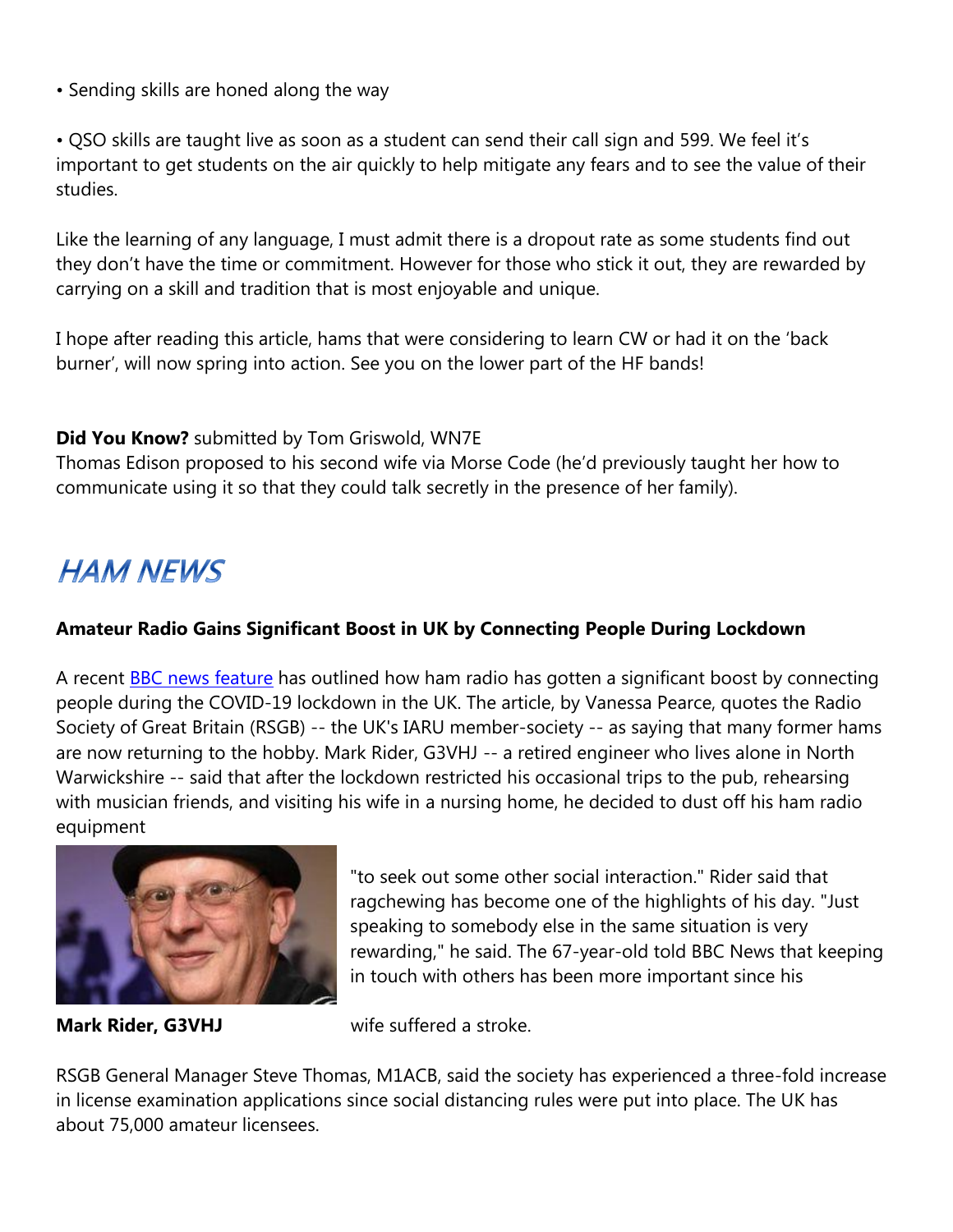Eleven-year-old Anne-Marie Rowland, 2E0RUX, of Cornwall, worked with the Cornish Amateur Radio Club to conduct informal twice-weekly nets to help keep people in touch. "We have some regulars, but also

some new people join in," she told the BBC. Her father, Bill, M0NXF, runs a net that has attracted older radio amateurs who are self-isolating, to help them feel connected.

The RSGB recently instituted its "Get on the Air to Care" [\(#GOTA2C\)](http://www.arrl.org/news/rsgb-aims-to-promote-health-and-wellbeing-within-the-amateur-radio-community) campaign in conjunction with the National Health Service and its GB1NHS amateur station to promote amateur radio use during the pandemic lockdown. Some stations have been adding /NHS to their call signs to support the effort, which aim to support the emotional health and wellbeing of the amateur radio community.



**Ann-Marie Rowland, 2E0RUX.**

The RSGB introduced remote administration of entry-level Foundation-class amateur radio exams in mid-April. Pete Sipple, M0PSX, told BBC News that he's seen a "massive" surge in demand for training courses and exam session and has had to up the number of course offerings.

*Source: ARRL Letter for May 14, 2020*

## **Federal Judge Okays Retrieval of** *Titanic* **Marconi Wireless Equipment**

A US federal judge in Virginia has given permission to retrieve the ill-fated RMS *Titanic*'s Marconi wireless gear, which transmitted distress calls from the sinking ocean liner during its maiden voyage.

Judge Rebecca Beach Smith of the US District Court in Norfolk ruled that the radio gear is historically and culturally important and could soon be lost within the rapidly decaying wreck. The *Titanic* sank in 1912 some 370 miles off the coast of Newfoundland after striking an iceberg.

"The Marconi device has significant historical, educational, scientific, and cultural value as the device used to make distress calls while the *Titanic* was sinking," Judge Smith wrote in her ruling. She said the company would be permitted "minimally to cut into the wreck" to access the radio room.

David Concannon, a lawyer for R.M.S Titanic Inc., which the court has recognized as the steward of the vessel's artifacts, said the company would try to avoid cutting into the ship, noting that the radio room may be reachable via a skylight that was already open. More legal wrangling may lie ahead. The National Oceanic and Atmospheric Administration (NOAA) contends that the retrieval expedition is still prohibited under US law and under an international agreement between the US and the UK.

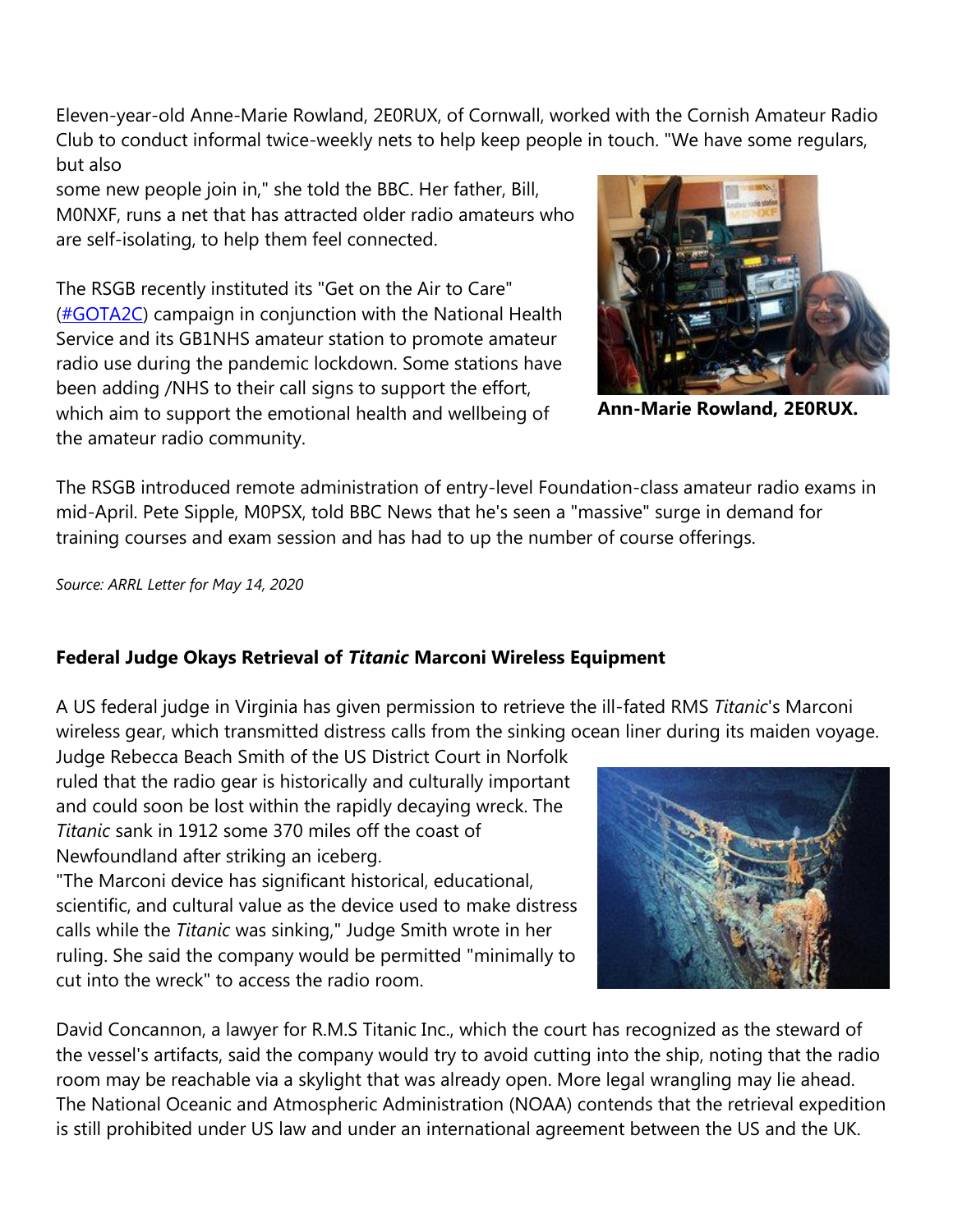R.M.S Titanic has said the radio transmitter could unlock some of the secrets about a missed warning message and distress calls sent from the ship.



"It tells an important story," Concannon said. "It tells of the heroism of the operators that saved the lives of 705 people. They worked until water was lapping at their feet."

In an April court filing, NOAA argued against the salvage effort, saying that any benefit to be realized from cutting into the vessel to recover the Marconi equipment would not be "worth the cost to the resource and not in the public interest."

## **A recreation of the** *Titanic* **Radio Room**

RMS *Titanic* sought permission to carry out what it called a "surgical removal and retrieval" of the Marconi radio equipment. As might be expected, the deteriorating Marconi equipment is in poor shape after more than a century under water. The undersea retrieval would mark the first time an artifact was collected from within the *Titanic*, which many believe should remain undisturbed as the final resting place of some 1,500 victims of the maritime disaster. The wreck sits on the ocean floor some 2 1/2 miles beneath the surface, and remained undiscovered until 1985. R.M.S. Titanic said it plans to use a manned submarine to reach the wreck and then deploy a remotely controlled sub to retrieve the radio equipment.

*Source: The ARRL Letter for May 21, 2020*

# **Hamfests**

## **CANCELLED Sunday, June 21, 2020: Father's Day Hamfest at Arcadia**

Location: Arcadia Fairgrounds, 16920 Carnival Avenue, Upperco, MD 21155 Website: [http://W3FT.com](http://w3ft.com/) & Facebook Talk-In: 146.67 (PL 107.2) Public Contact: David Shadwell , AB3TE, P.O. Box 120 Reisterstown , MD 21136, Phone: 410-252-2878, Email: [W3ft67@yahoo.com](mailto:W3ft67@yahoo.com)

## **NO NOTICE OF CANCELLATION AS OF 6/4/20 Sunday, Oct. 4, 2020: CARAFest 2020**

Location: Howard County Fairgrounds, 221 Fairgrounds Rd., West Friendship, MD 21794 Website: [http://www.carafest.org](http://www.carafest.org/) Sponsor: Columbia Amateur Radio Association Talk-In: 147.390/R+ (PL 156.7)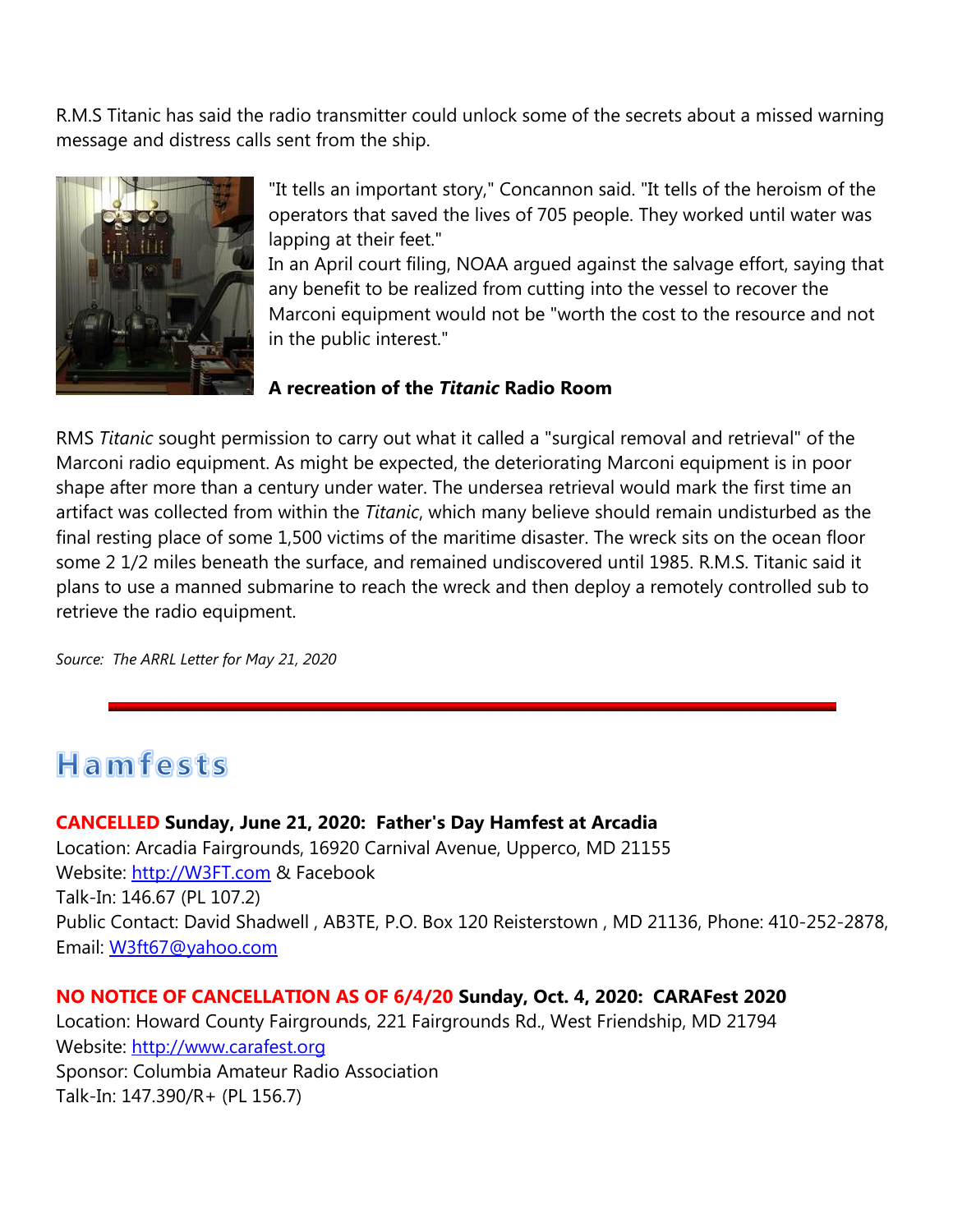Public Contact: David Parkison , KB3VDY, P.O. Box 911 Columbia, MD 21044, Phone: 443-492-9501 Email: [vendorsales@carafest.org](mailto:vendorsales@carafest.org)



Manager

## **Where Does 468 Come From?**

Created by Ward Silver - N0AX on 2010-05-04

## **"Where Does 468 Come From?"**

We've all seen this number over and over again - the "magic number" that gives us the length of a half-wavelength dipole in feet from the dipole's resonant frequency:  $L = 468/f$ . In free space the wavelength in feet is 492/f, but a practical half-wavelength antenna is shorter so the constant is smaller. The number 468 is on the license exams and in the literature. It's been there ever since I started reading about ham radio in the mid-1960s. It's a pillar of amateur antenna theory. Every ham is expected to memorize it. And it's wrong.

It would be more accurate to say that it's rarely correct. There are certain instances where it's close, but using it often leads to wasted wire. The usual instructions to a new ham are, "Calculate how much wire you need using 468/f and then add a couple of feet." What that really means is the value 468 is too small and we compensate for the error by "adding a couple of feet". If 468 isn't right, why do we use it? Answering that question requires a trip along the paths of history.

Recently, I had the opportunity to spend a few days at ARRL Headquarters to plan upcoming writing and editing projects. The ARRL has a great Technical Library with every edition of ARRL publications and technical publications going back decades. (If you ever get close to Connecticut, it's well worth dropping in on the ARRL for a tour!) I had some time one afternoon and decided to find out when and how the number 468 first appeared in the ham literature.

My first stop was the *ARRL Antenna Book's* initial edition in 1939. Sure enough, on page 13 in the chapter on "Antenna Properties", the familiar formula 468/f appears. The *Antenna Book* states that the "end effect" due to the attachment of insulators at the ends of the antenna results in the approximately 5% reduction in length from the free-space 492/f to 468/f. The text goes on to state that the percentage "varies slightly with different installations", but doesn't say how, nor is a citation provided to identify how the value of 468 was obtained.

Since it is unlikely that the value of 468 appeared in the *Antenna Book* without any "prior art", I next turned to the *ARRL Handbook's* first edition in 1926. That turned out to be a dry hole - no formula for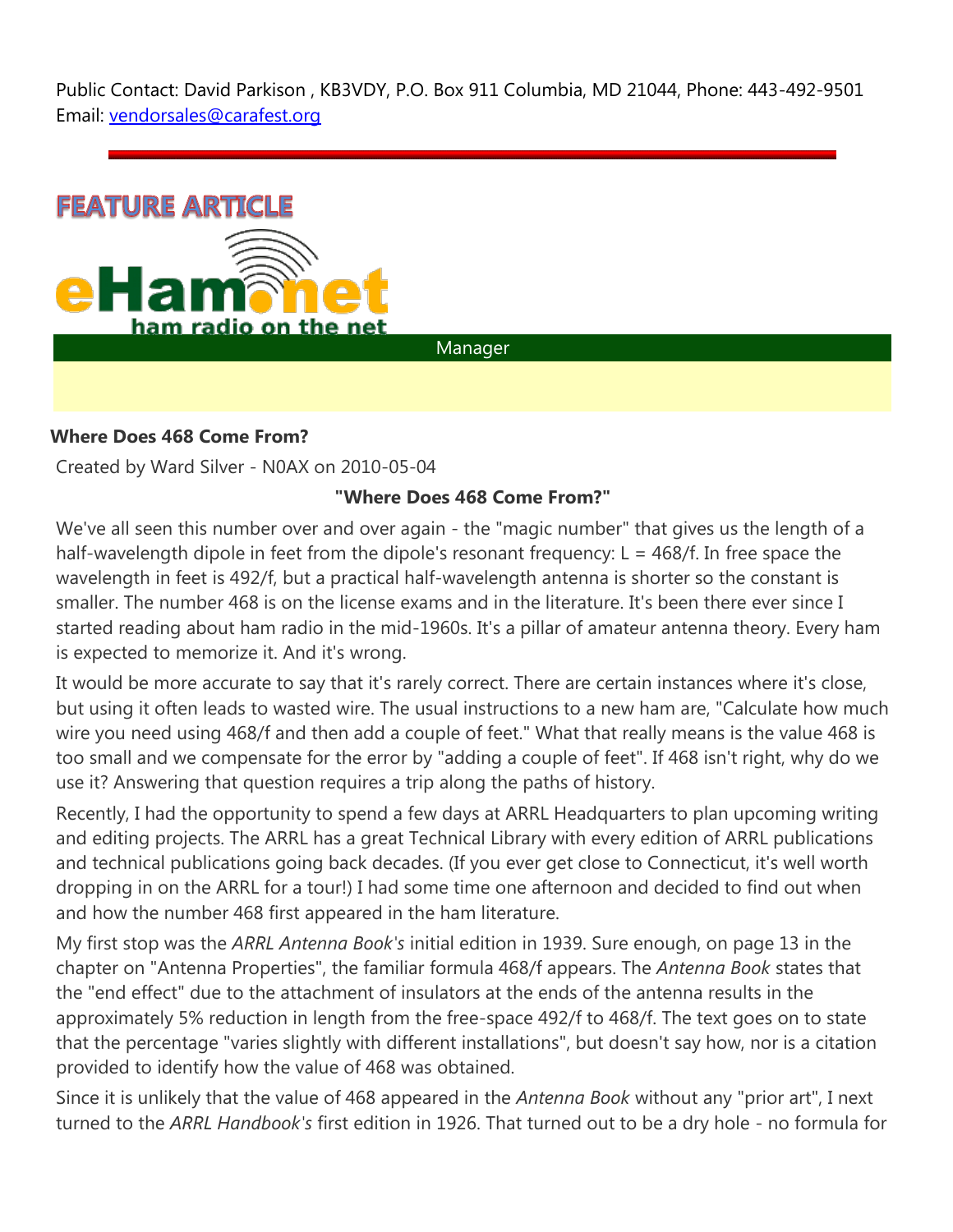antenna length and nothing in 1927 or 1928 either. Then, in the 1929 edition's "Antennas" chapter on page 128, I hit pay dirt! The text defines natural wavelength as the highest wavelength (the lowest frequency) at which the Hertz antenna (a half-wavelength dipole) will resonate. It is stated that "The natural wavelength of the wire...will be its length in meters multiplied by 2.1" Hmmm...2.1 is 5% longer than would be the free-space value of 2. (Remember, the text is discussing wavelength, not frequency.) Farther down the page I saw, "Speaking in terms of feet, the natural wavelength of the antenna will be its length in feet divided by 1.56." That equation translates to  $L = (300 \times 1.56)/f$  and 300 x 1.56 is 468! Here were the headwaters of the mighty River 468!

Still, no background for the correction was given. Where does the use of a correction factor originate? Back to the stacks! Did I really want to go through all of the *QST* magazines until I found my answer? Well, not really, but inspiration struck in the form of the online *QST* archives. I logged into the ARRL Web site, brought up the *QST* archive search page, and...hit another roadblock. I couldn't very well search for "468" because it was unlikely to be a keyword. "Dipole" would return hundreds of hits. Then I realized that in the early days, a half-wavelength dipole would have been referred to as a "Hertz antenna" or "Hertzian antenna". I entered the former and scrolled down to the very earliest entries.



The oldest article on Hertz antennas was in the July 1925 issue by 9BXQ and titled "The Hertz Antenna at 20 and 40 Meters" but it didn't discuss a formula for length. The next oldest article, October 1926's "The Length of the Hertz Antenna" by G. William Lang, turned out to be what I was looking for. In the article, Lang (who was apparently not a ham, but worked in the Dept of Radio Operations for Radio Station WBZ in Boston) set up some Hertz antennas at amateur station 1KA and also measured antennas at station 1CK and 1KF. He used an oscillator and a wavemeter to determine the frequency at which the antenna resonated then measured the entire antenna - tip-to-tip, including the counterpoise. A table of correction values was derived, with the free-space wavelength in meters multiplied by an average value of 1.46 to get the antenna's resonant wavelength in feet. This

corresponds to an equation of  $L = 438/f$ . This is the first suggestion that the actual resonant length of a practical amateur antenna can be predicted by using a correction factor to a free-space wavelength.

The early experiments of 1925 and 1926 took place on or near 40 meters. In those days, CW operation on what we now call the "low bands" of 80 and 40 meters was the norm. At these wavelengths, a half-wavelength dipole was of a reasonable length. It could be made of ordinary copper wire, probably #8 to #14 AWG, and installed in the back yard at heights of 20 to 40 feet. For these antennas,  $1/8^{\text{th}}$  to  $1/4^{\text{th}}$  wavelengths above ground, a value of 468 is about right, resulting in the equation printed in the *ARRL Handbook* in 1929.

In truth, many variables affect the resonant frequency of a half-wavelength dipole, the two primary factors being the length-to-diameter ratio of the antenna conductor and most strongly, the antenna's height above ground. These can combine to change the actual correction factor quite a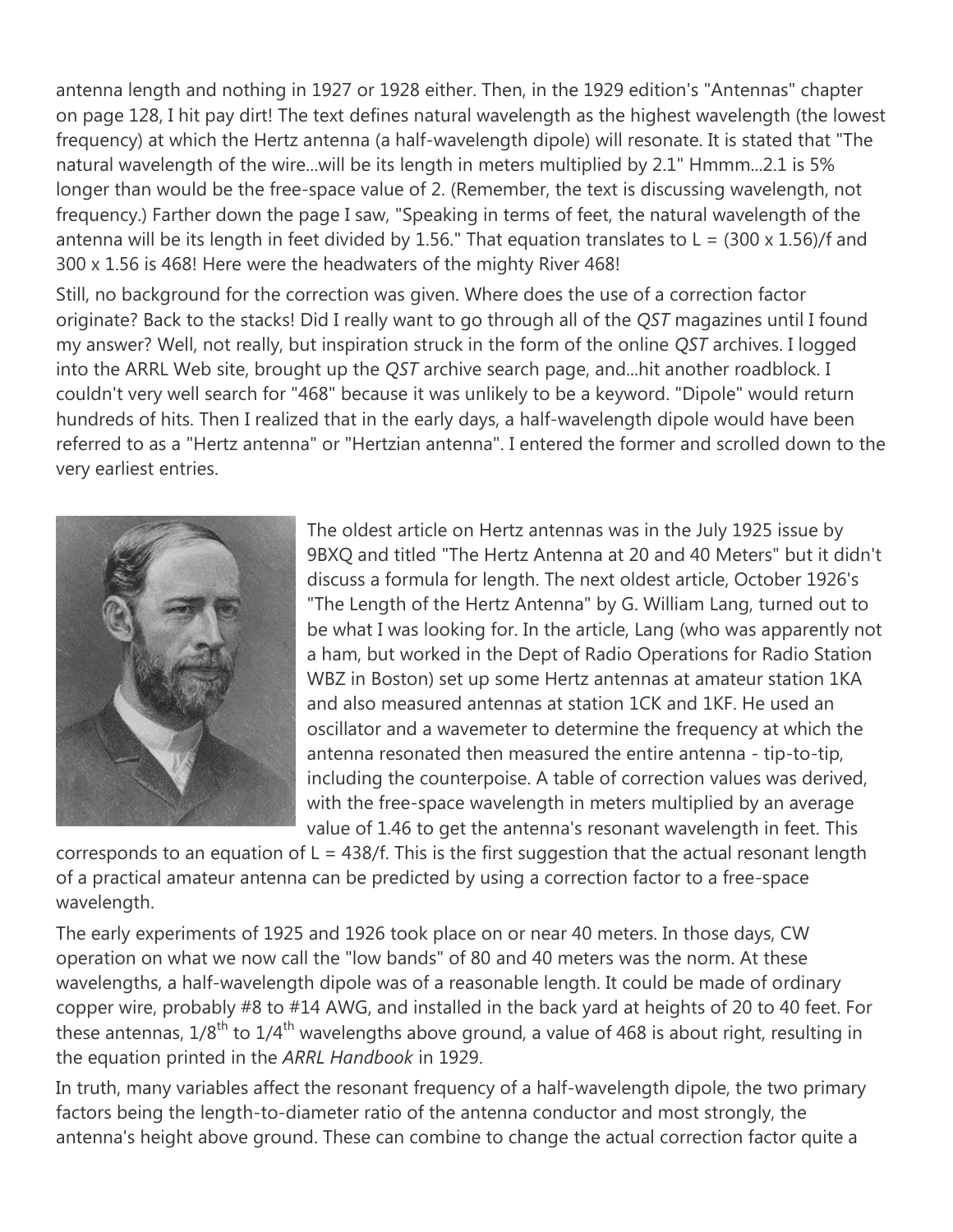bit! (Insulation can also affect an antenna's electrical length.) In my November 2009 *QST* column, "Hands-On Radio: Antenna Height", I modeled a typical 20 meter dipole made of #12 AWG uninsulated wire at heights from  $1/8<sup>th</sup>$  to 2 wavelengths over realistic ground and calculated the correction factor at each height. It varied from 466 to 481 over that range! Clearly, using 468/f would lead to an antenna being too short most of the time.

If 468 is too small and rarely correct, what should you do? Realistically, you should expect to trim your dipole to get the resonant frequency you want. Instead of being frustrated that the calculations aren't exact, learn to adjust the antenna's length efficiently by using an instrument such as an antenna analyzer. Start with an estimated value based on a more realistic formula such as 490/f that results in a small amount of extra wire for attaching insulators. During tuning, twist the wire connections together or use clamps, then raise the antenna into position and measure. When it's right, only then solder and weatherproof the connections. Recognize that every antenna's circumstances are slightly different - height, ground conductivity, thickness of wire, nearby conductors, and so forth.

Another lesson to learn from this exploration is to realize that "magic numbers" in formulas have often been determined through experimentation under specific circumstances. As such, they likely depend on a variety of factors that you may not be able to replicate. They will only approximate what you actually encounter. If the assumptions behind the value are given - you can use that information by comparing it to your situation. If the assumptions are not known - you should allow for variations or try to find a more accurate model representative of your own circumstances.

I hope you've enjoyed reading about this journey as much as I enjoyed taking it, opening the covers of books nearly 80 years old and mapping the stream of knowledge back to its sources - finding there the footprints of wireless pioneers that set ham radio on the course we travel today.

Additional Comment----

468 is \*not\* wrong! It's a good, practical number as a \*starting point\*.

C'mon Ward! Just as AA4PB keeps pointing out, the wire length is shorter simply because the velocity factor of \*average\* bare wire is around 0.95.

RF travels more slowly through various conductors than it does through air.

That's all.

There's no mystery here ...<imitating Bill Nye> "It's SCIENCE!"

Have you ever noticed that when you build an antenna from insulated wire, that it has to be even shorter?

Objects on and around the conductor slow down the RF even more (an arguably simplistic explanation).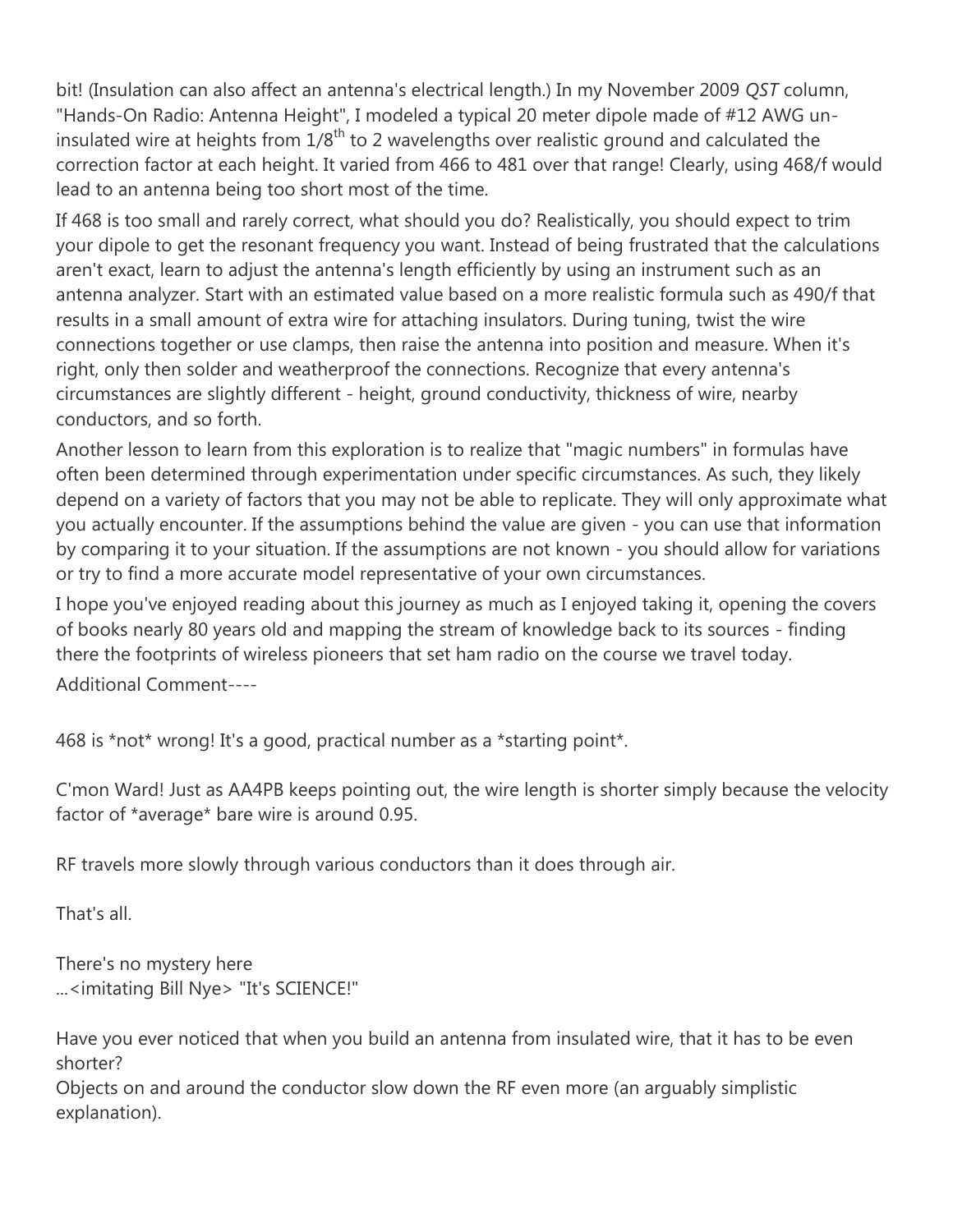The 'electrical length' of a conductor, in feet, for one full wavelength, would be:

 $1/2$  wavelength =  $(984/f)^*Vf$ 

Where f is in MHz and Vf is the velocity factor. Some typical velocity factors are: 1 air/free space 0.95 bare copper wire 0.93 insulated copper wire 0.91 window line 0.88 coax with foam dielectric 0.66 coax with solid dielectric.

To roll it all into one convenient number for a half wave in \*average\* bare copper wire, you can combine part of the equation:

 $(984/2)*0.95 = 468$  (well.. 467.4 actually)

.. leaving us with one handy dandy equation: half wavelength in \*average\* bare copper =  $468/f$ 

Of course, your explanation is a whole lot more entertaining!

The number I like to remember is 11811 (roughly 984 x 12), which returns a length in inches. It's a palindrome: the same forwards as it is backwards, and is sometimes handier when making calculations for higher frequency antennas.

"Science Rules" .. even if it isn't so glamorous sometimes.

Respectfully,

--...MARK\_N1LO...--